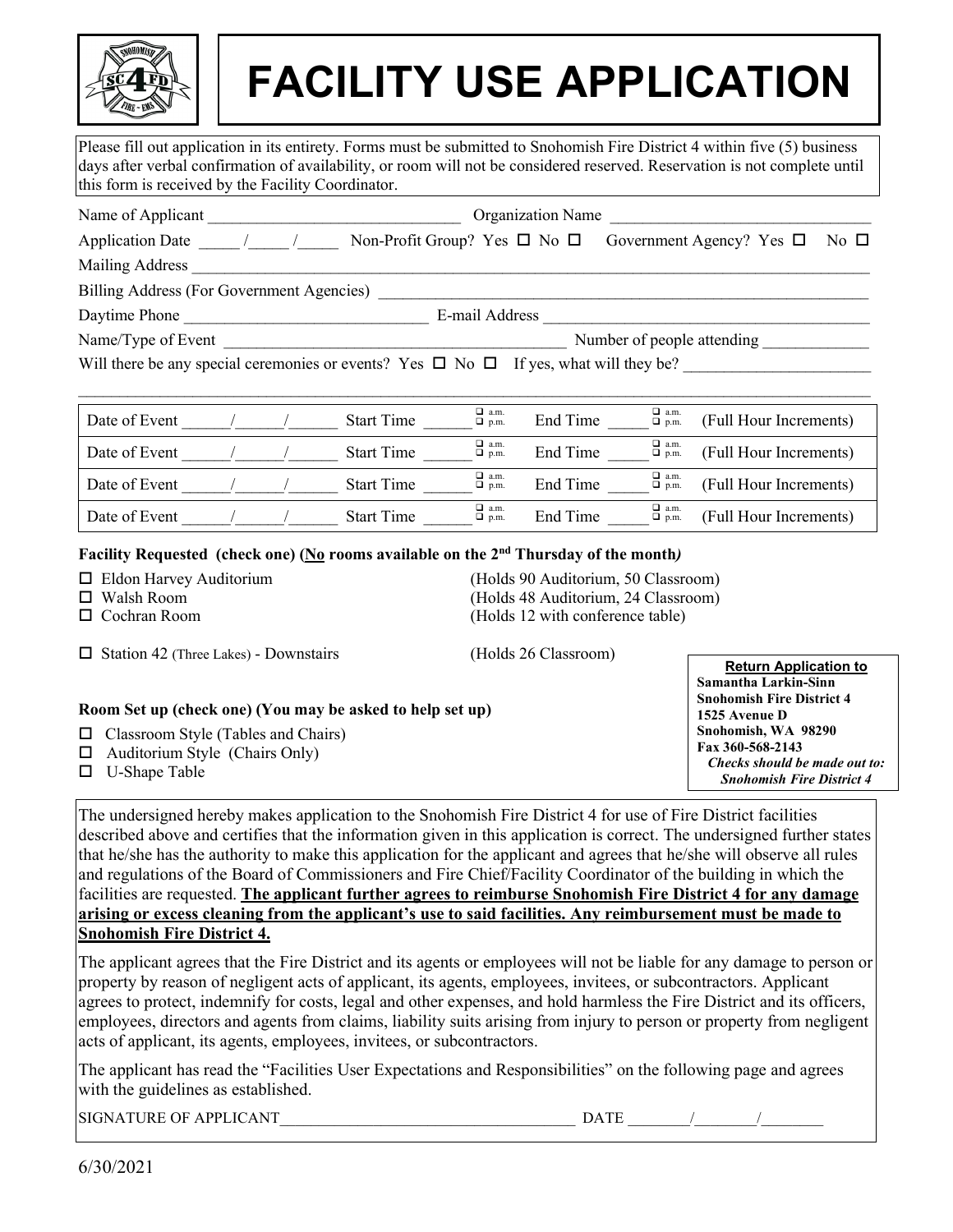

## **FACILITIES USER EXPECTATIONS AND RESPONSIBILITIES**

*You are responsible to read all of these rules and regulations and must adhere to all of the following.*

- 1. **USE OF MEETING ROOMS ONLY**: The room that is scheduled is the only area that your event should be held. The outside areas and parking lot may NOT be used for your class or meeting without **prior** approval. The kitchen area is off limits. (Except for pre-meeting coffee preparation in appropriate areas, etc.)
- 2. **PARKING**: Parking for Station 43 will be in the lot on the east side of the station. If overflow parking is needed, it will be in the School District parking lot north of the Educational Annex building.
- 3. **INTERNET ACCESSABILITY**: Internet access is not included in room rental. Snohomish Fire District 4 has a strict internet policy which makes access for non-department members unavailable. This rule will be reviewed for public agencies on a case-by-case basis.
- 4. **MISUSE OF FURNISHING:** Please do not move or misuse furnishing. Requests for set-ups should be made on the Application for Use document and turned in prior to room usage. We will set up the room as you requested (You may be asked to help).
- 5. **MISUSE OF EQUIPMENT:** Misuse or damage to District equipment causes the cost of facilities use to be higher for all our customers. Please handle equipment appropriately. You may be billed for damaged equipment. Your requests for equipment should be made 24 hours in advance of the scheduled meeting.
- 6. **MAXIMUM OCCUPANCY:** Please observe the posted occupancy limit.
- 7. **FIRE CODE COMPLIANCE:** The International Fire Code is used to regulate usage of all Fire District facilities. Applications shall be scrutinized for uses that require special inspections / permits and the user shall be notified prior to the event.
- 8. **HOURLY RESERVATIONS:** Rooms are reserved for a two-hour minimum period and hourly thereafter. Breaks and set up/clean up are included in the room rental time. Schedules are planned around your reservations. Please begin and end your meetings promptly at the reserved times. Additional fees are assessed for meetings held over their two-hour period.
- 9. **ROOM SET-UPS:** Indicate in application process what type of room set up you would like. (You may be asked to help set up.)
- 10. **LOST ARTICLES:** The Fire District is not responsible for lost or stolen items. Any items found will be turned over the front office staff and may be claimed by identifying the item in person or calling 360-568-2141.
- 11. **MESSAGES:** The Fire District members do not relay messages to customers reserving rooms. Please make other arrangements.
- 12. **ALCOHOL / TOBACCO:** No alcohol is allowed on Fire District property. Tobacco products are not allowed in or around Department facilities.
- 13. **CLEAN UP:** All clean up will be the responsibility of the user. Any cost incurred by the Fire District associated with your use will be billed accordingly. On the day of event, contact on-duty personnel for clean-up material (vacuum, etc.) Leave conference rooms looking like they did when you entered them. Turn off lights in conference rooms. Let someone know you are leaving.
- 14. **ANNOUNCEMENTS:** Let people attending meeting or event know at the beginning of event the location of restrooms and that they may only use the room, lobby, restrooms and outside areas during event.
- 15. **SUPPLIES:** User should bring any office supplies that will be used during meeting / event. This includes appropriate amount of document copies used in class.
- 16. **THE PERSON IN ORGANIZATION** indicated on application will be responsible for payment of all charges.
- 17. **CANCELLATIONS** will need to be made at least 3 business days in advance or fee will not be reimbursed. Snohomish Fire District 4 reserves to right to cancel any event should the facility be needed for Fire District business.

Admin/Forms